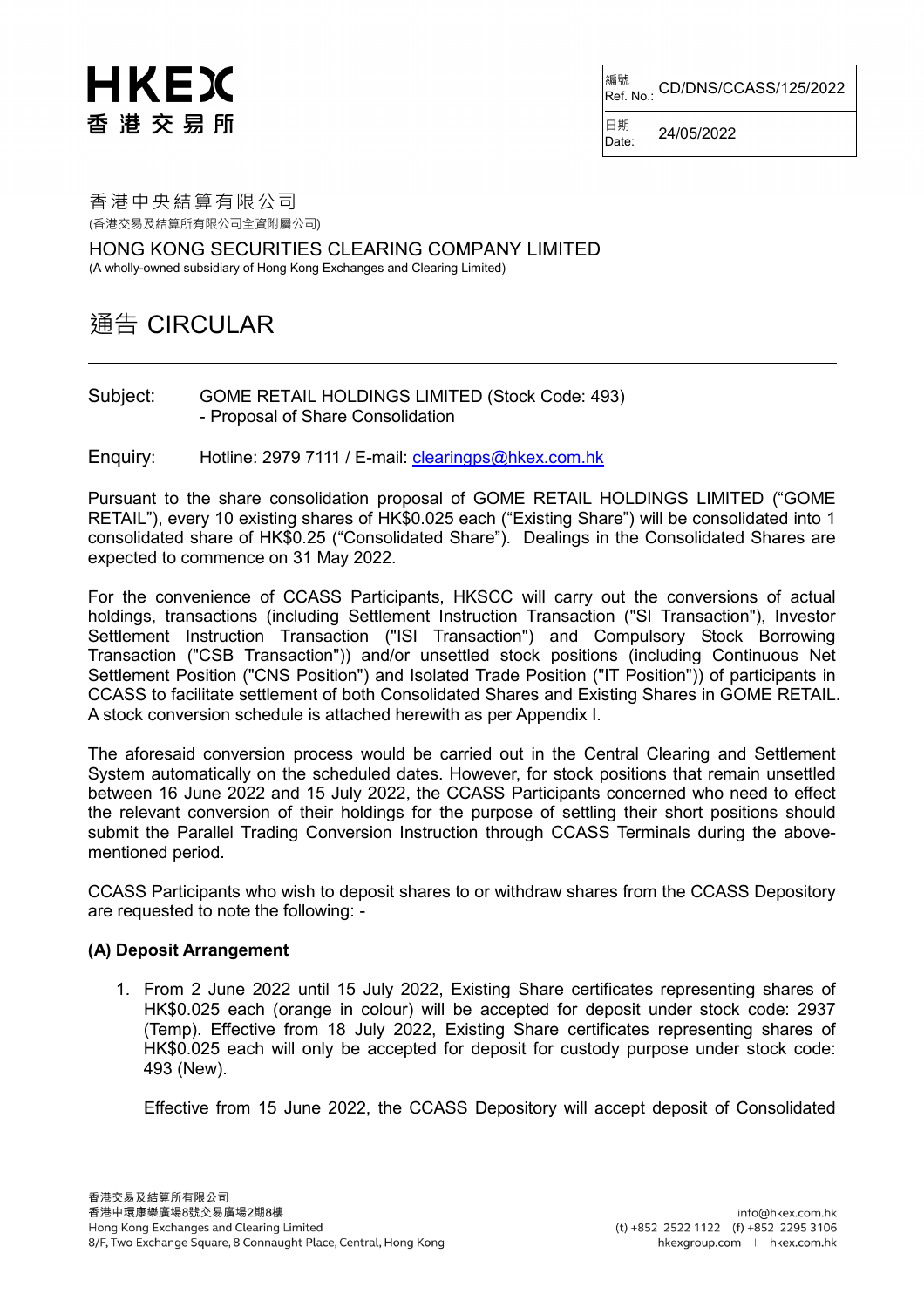

Share certificates representing shares of HK\$0.25 each (blue in colour) under stock code: 493 (New).

- 2. For deposits of both Existing and Consolidated Share certificates of GOME RETAIL under the same stock code, CCASS Participants are requested to use separate Transfer Deeds and Stock Deposit Forms to cover the Existing and Consolidated Share certificates respectively.
- 3. An example on how to complete the Stock Deposit Form in respect of deposits of Existing Shares is given as per Appendix III.

#### **(B) Withdrawal Arrangement**

1. With effect from 2 June 2022 until 16 June 2022, the CCASS Depository will only accept withdrawal of shares under the temporary stock code: 2937. If participants' holdings are recorded under stock code: 493, they should apply in writing to the CCASS Depository to convert their holdings to the temporary stock code: 2937 for the purpose of withdrawal.

Upon acceptance of the withdrawal order, the CCASS Depository will effect delivery of either Existing Share certificates representing shares of HK\$0.025 each or Consolidated Share certificates representing shares of HK\$0.25 each subject to availability of the two types of share certificates.

2. With effect from 17 June 2022, the CCASS Depository will only accept withdrawal of Consolidated Shares under the new stock code: 493. If participants' holdings are recorded under temporary stock code: 2937, they should submit the Parallel Trading Conversion Instruction through CCASS Terminals to convert their holdings to the new stock code: 493 for the purpose of withdrawal.

Detailed schedule for accepting deposits and withdrawals under stock code: 493 or the temporary stock code: 2937 is given as per Appendix II.

Wil Tang Vice President Depository and Nominee Services

*This circular has been issued in the English language with a separate Chinese language translation. If there is any conflict in the circulars between the meaning of Chinese words or terms in the Chinese language version and English words in the English language version, the meaning of the English words shall prevail.*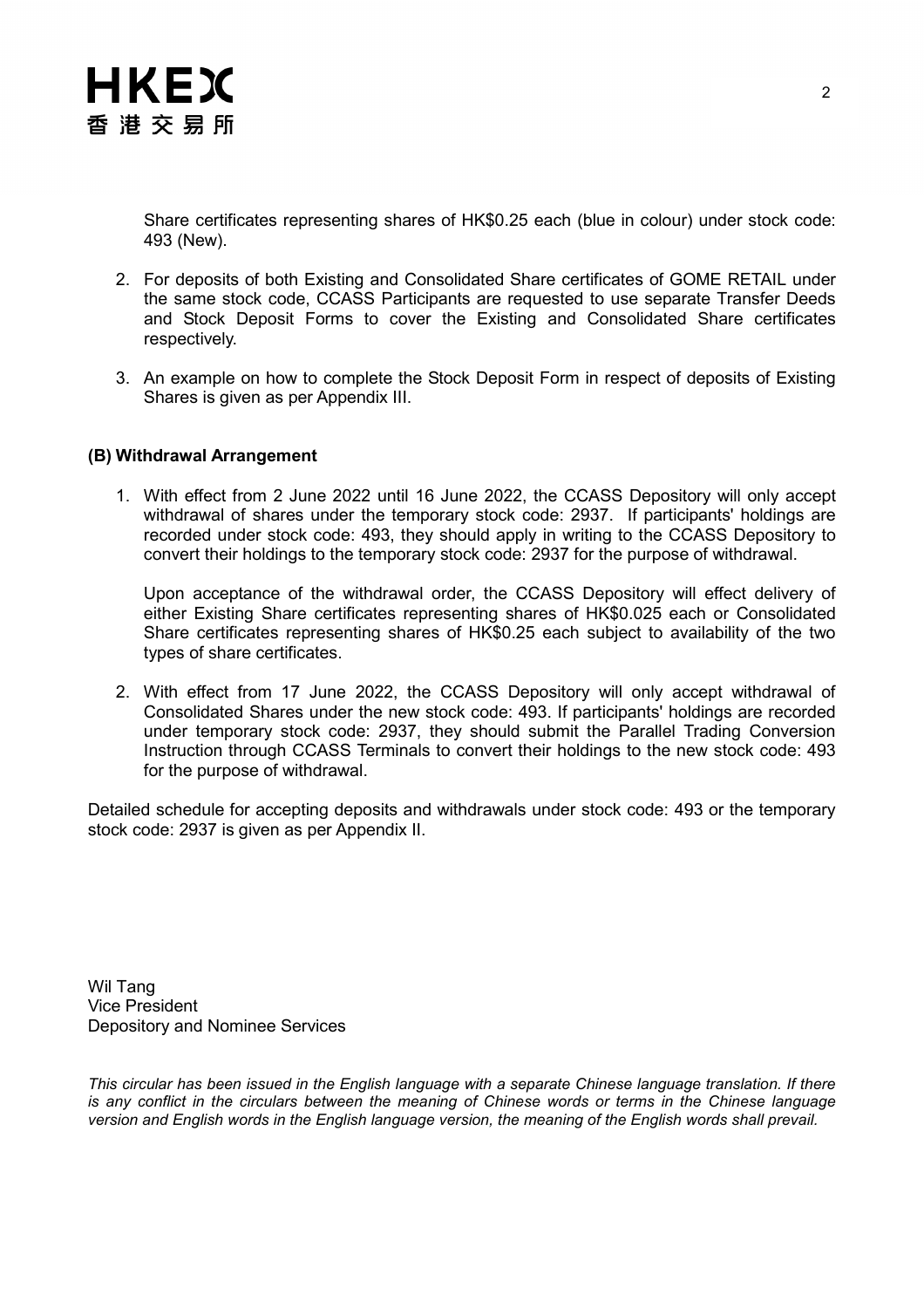# **HKEX** 香港交易所

**APPENDIX I**

# **GOME RETAIL HOLDINGS LIMITED**

## **Corporate Events**

**Schedule of Stock Conversion**

|                         | Stock Code 2937 (Temp)                                                  | <b>Temporary Counter</b><br>for Trading |                                                                                        |  | Start of Parallel Trading<br>Stock Code 493 (New)<br>Stock Code 2937 (Temp) |                       |                   | End of Parallel<br>Trading                                                                                                                        |                       |                                                                            |
|-------------------------|-------------------------------------------------------------------------|-----------------------------------------|----------------------------------------------------------------------------------------|--|-----------------------------------------------------------------------------|-----------------------|-------------------|---------------------------------------------------------------------------------------------------------------------------------------------------|-----------------------|----------------------------------------------------------------------------|
| 31/05/22                |                                                                         |                                         | 15/06/22                                                                               |  |                                                                             | 06/07/22              |                   |                                                                                                                                                   |                       |                                                                            |
|                         |                                                                         |                                         |                                                                                        |  |                                                                             |                       |                   |                                                                                                                                                   |                       |                                                                            |
|                         |                                                                         |                                         | 01/06/22<br>(day-end)                                                                  |  | 14/06/22<br>(day-end)                                                       | 16/06/22<br>(day-end) |                   |                                                                                                                                                   | 08/07/22<br>(day-end) | 15/07/22<br>(day-end)                                                      |
| <b>Conversion Cycle</b> |                                                                         |                                         | 1 <sup>st</sup> CA                                                                     |  | 2 <sup>nd</sup> CA                                                          | 3rd CA                |                   | 4 <sup>th</sup> CA                                                                                                                                |                       | 5 <sup>th</sup> CA                                                         |
| <b>Stock Conversion</b> |                                                                         |                                         | 493 (Old) → 2937                                                                       |  | 493 (Old) → 2937                                                            | 2937 → 493 (New)      |                   | 2937 → 493 (New)                                                                                                                                  |                       | 2937 → 493 (New)                                                           |
| Holding                 |                                                                         |                                         | Yes                                                                                    |  | Yes                                                                         |                       | Yes               |                                                                                                                                                   |                       | Yes                                                                        |
| Position                |                                                                         |                                         | No                                                                                     |  | Yes<br>(CNS and IT)                                                         |                       | No                | No                                                                                                                                                |                       | No                                                                         |
| Transaction             |                                                                         |                                         | Yes<br>(SI, ISI & CSB)                                                                 |  | Yes<br>Yes<br>(SI, ISI & CSB)<br>(SI, ISI & CSB)                            |                       |                   | Yes<br>(SI, ISI & CSB)                                                                                                                            |                       | Yes<br>(SI, ISI & CSB)                                                     |
| <b>Conversion Ratio</b> |                                                                         |                                         | 10→ 1                                                                                  |  | 10→1                                                                        |                       | $1 \rightarrow 1$ |                                                                                                                                                   |                       | $1 \rightarrow 1$                                                          |
| Note:                   | 493 (Old)<br>2937 (Temp) -<br>493 (New)<br>CA<br><b>CNS</b><br>IT<br>SI | $\qquad \qquad \blacksquare$            | <b>Corporate Action</b><br><b>CNS Position</b><br><b>IT Position</b><br>SI Transaction |  |                                                                             |                       |                   | Existing Shares of HK\$0.025 each trading in board lots of 1,000 shares<br>Temporary counter for trading in board lots of 100 Consolidated Shares |                       | Consolidated Shares of HK\$0.25 each trading in board lots of 1,000 shares |
|                         | <b>ISI</b><br><b>CSB</b>                                                |                                         | <b>ISI Transaction</b><br><b>CSB Transaction</b>                                       |  |                                                                             |                       |                   |                                                                                                                                                   |                       |                                                                            |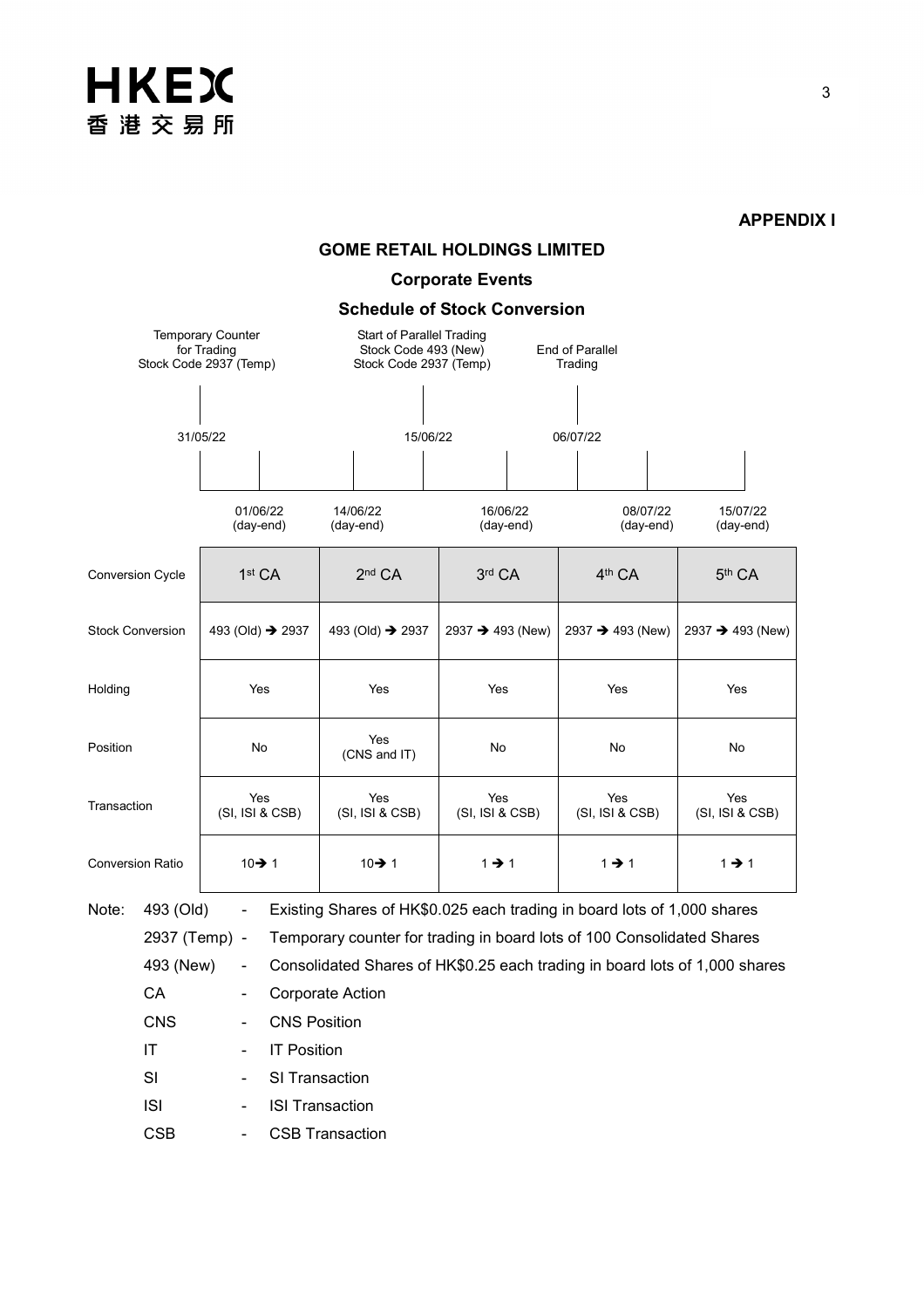

### **APPENDIX II**

### **GOME RETAIL HOLDINGS LIMITED**

Schedule for accepting deposit and withdrawal under stock codes 493 or 2937 during the conversion cycle

| <b>Acceptance</b><br>period for           | 31/05/22<br>to<br>01/06/22             | 02/06/22<br>to<br>14/06/22 | 15/06/22<br>to<br>16/06/22                                                                     | 17/06/22<br>to<br>08/07/22                                                                     | 11/07/22<br>to<br>15/07/22                                                                            | <b>From</b><br>18/07/22<br><b>Onwards</b> |
|-------------------------------------------|----------------------------------------|----------------------------|------------------------------------------------------------------------------------------------|------------------------------------------------------------------------------------------------|-------------------------------------------------------------------------------------------------------|-------------------------------------------|
| Deposit under<br>stock code 493           | Yes<br>(Existing<br>Share<br>quantity) | No                         | Yes<br>(Consolidated<br>Share<br>certificate<br>representing<br>shares of<br>HK\$0.25<br>each) | Yes<br>(Consolidated<br>Share<br>certificate<br>representing<br>shares of<br>HK\$0.25<br>each) | <b>Yes</b><br>(Consolidated<br>Share<br>certificate<br>representing<br>shares of<br>HK\$0.25<br>each) | Yes                                       |
| Deposit under<br>stock code<br>2937       | N <sub>0</sub>                         | Yes                        | Yes                                                                                            | Yes                                                                                            | Yes                                                                                                   | <b>No</b>                                 |
| Withdrawal<br>under<br>stock code 493     | Yes                                    | No                         | <b>No</b>                                                                                      | Yes                                                                                            | Yes                                                                                                   | Yes                                       |
| Withdrawal<br>under<br>stock code<br>2937 | <b>No</b>                              | Yes                        | Yes                                                                                            | No                                                                                             | <b>No</b>                                                                                             | <b>No</b>                                 |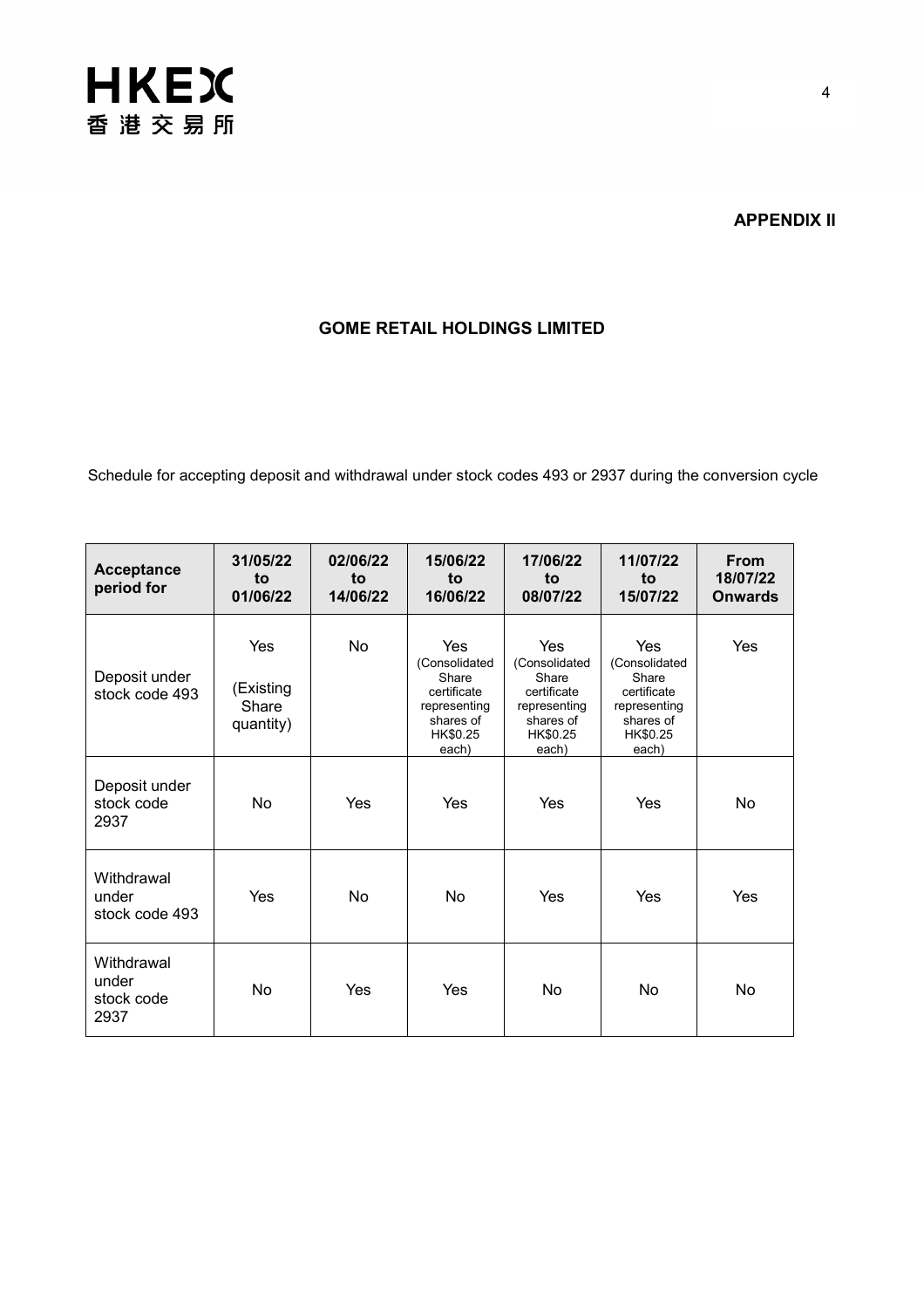

### **APPENDIX III**

Example on how to complete a Stock Deposit Form in respect of deposits of Existing Shares of HK\$0.025 each of GOME RETAIL HOLDINGS LIMITED on and after the effective date of share consolidation:

A CCASS Participant presents the following Existing Shares of HK\$0.025 each of GOME RETAIL HOLDINGS LIMITED to the CCASS Depository for deposit on or after 2 June 2022.

| <b>Certificate Number</b> | <b>Existing Share</b><br>quantity printed on<br>each certificate | <b>Existing</b><br><b>Share quantity</b><br>(HK\$0.025 each) | <b>Consolidated</b><br><b>Share quantity</b><br>(HK\$0.25 each) |
|---------------------------|------------------------------------------------------------------|--------------------------------------------------------------|-----------------------------------------------------------------|
| 1101 - 1102               | 1,000                                                            | 2,000                                                        | 200                                                             |
| 1141                      | 10,000                                                           | 10,000                                                       | 1,000                                                           |
| 1142 - 1143               | 159                                                              | 318                                                          | 30#                                                             |
| <b>Difference</b>         |                                                                  |                                                              | $1*$                                                            |
|                           | <b>TOTAL:</b>                                                    | 12,318                                                       | 1,231                                                           |

- # Each Existing Share certificate of 159 shares of HK\$0.025 each represents 15 Consolidated Shares of HK\$0.25 each, which adds up to 30 Consolidated Shares of HK\$0.25 each.
- \* The add up total of the Existing Share quantity of 12,318 shares of HK\$0.025 each divided by 10 amounts to 1,231 Consolidated Shares of HK\$0.25 each. The sum of individual certificate ranges added up to 1,230 Consolidated Shares ( 200 + 1,000 + 30 ). The CCASS Participant is requested to insert the difference of 1 share on the "No. of Shares" column to make up the total Consolidated Share quantity from 1,230 to 1,231 for processing by the CCASS Depository.